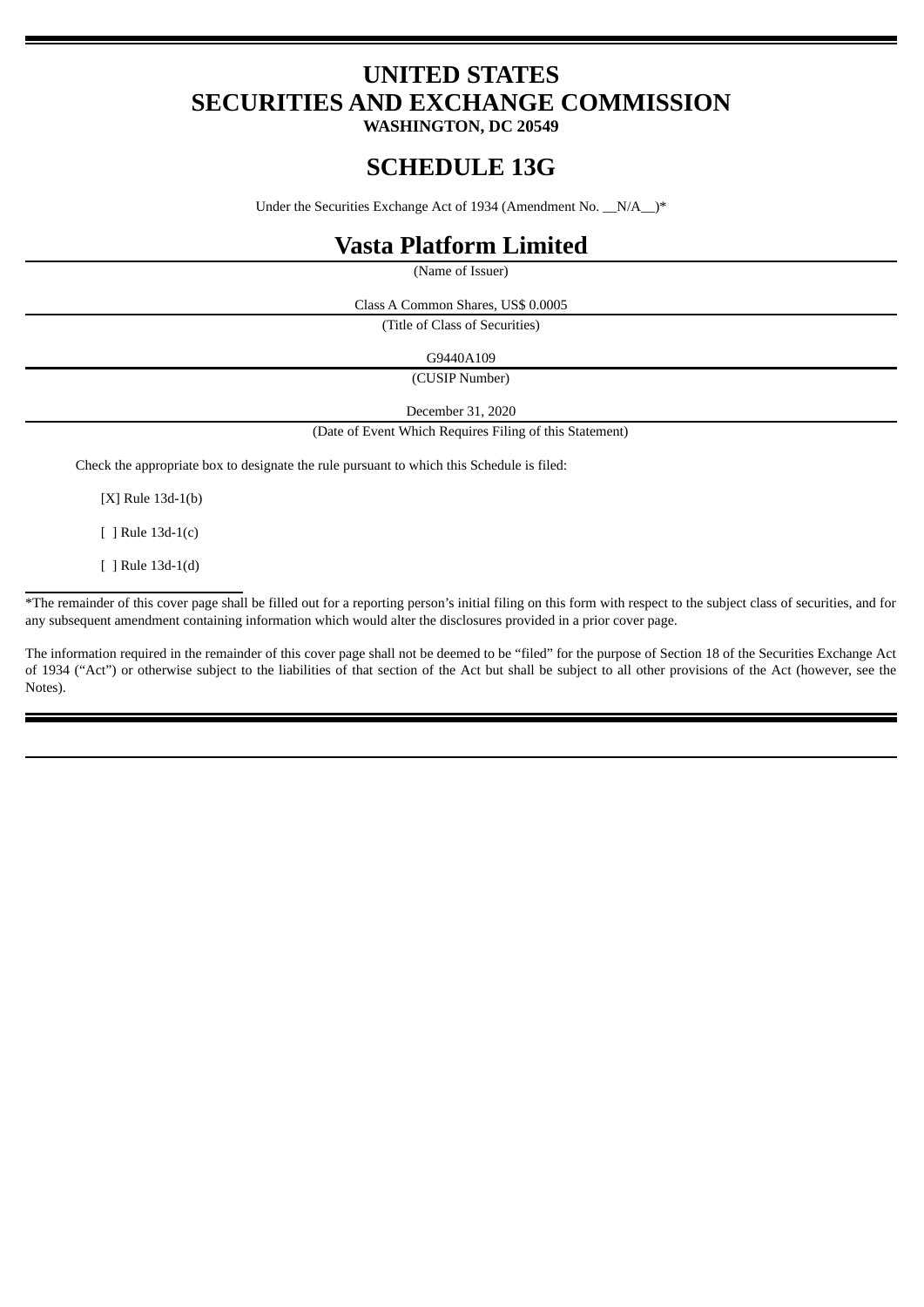| CUSIP No.                                                         | G9440A109                                                                                |                                 |  |  |
|-------------------------------------------------------------------|------------------------------------------------------------------------------------------|---------------------------------|--|--|
| 1.                                                                | NAME OF REPORTING PERSONS<br>I.R.S. IDENTIFICATION NOS. OF ABOVE PERSONS (ENTITIES ONLY) |                                 |  |  |
|                                                                   | Compass Group LLC                                                                        |                                 |  |  |
| 2.                                                                | CHECK THE APPROPRIATE BOX IF A MEMBER OF A GROUP (SEE INSTRUCTIONS)                      |                                 |  |  |
|                                                                   |                                                                                          | $(a)$ $[$ $]$                   |  |  |
| 3.                                                                | <b>SEC USE ONLY</b>                                                                      | $(b)$ [ ]                       |  |  |
| 4.                                                                | CITIZENSHIP OR PLACE OF ORGANIZATION                                                     |                                 |  |  |
|                                                                   | New York                                                                                 |                                 |  |  |
| NUMBER OF SHARES BENEFICIALLY OWNED BY EACH REPORTING PERSON WITH |                                                                                          |                                 |  |  |
| 5.                                                                | <b>SOLE VOTING POWER</b>                                                                 |                                 |  |  |
|                                                                   | $\boldsymbol{0}$                                                                         |                                 |  |  |
| 6.                                                                | <b>SHARED VOTING POWER</b>                                                               |                                 |  |  |
|                                                                   | 2,042,638*                                                                               |                                 |  |  |
| 7.                                                                | SOLE DISPOSITIVE POWER                                                                   |                                 |  |  |
|                                                                   | $\bf{0}$                                                                                 |                                 |  |  |
| 8.                                                                | SHARED DISPOSITIVE POWER                                                                 |                                 |  |  |
|                                                                   | 2,042,638*                                                                               |                                 |  |  |
| 9.                                                                | AGGREGATE AMOUNT BENEFICIALLY OWNED BY EACH REPORTING PERSON                             |                                 |  |  |
|                                                                   | 2,042,638*                                                                               |                                 |  |  |
| 10.                                                               | CHECK BOX IF THE AGGREGATE AMOUNT IN ROW (9) EXCLUDES CERTAIN SHARES (SEE INSTRUCTIONS)  |                                 |  |  |
|                                                                   |                                                                                          | $\begin{bmatrix} \end{bmatrix}$ |  |  |
| 11.                                                               | PERCENT OF CLASS REPRESENTED BY AMOUNT IN ROW (9)                                        |                                 |  |  |
|                                                                   | $9.56\%*$                                                                                |                                 |  |  |
| 12.                                                               | TYPE OF REPORTING PERSON (SEE INSTRUCTIONS)                                              |                                 |  |  |
|                                                                   | IA                                                                                       |                                 |  |  |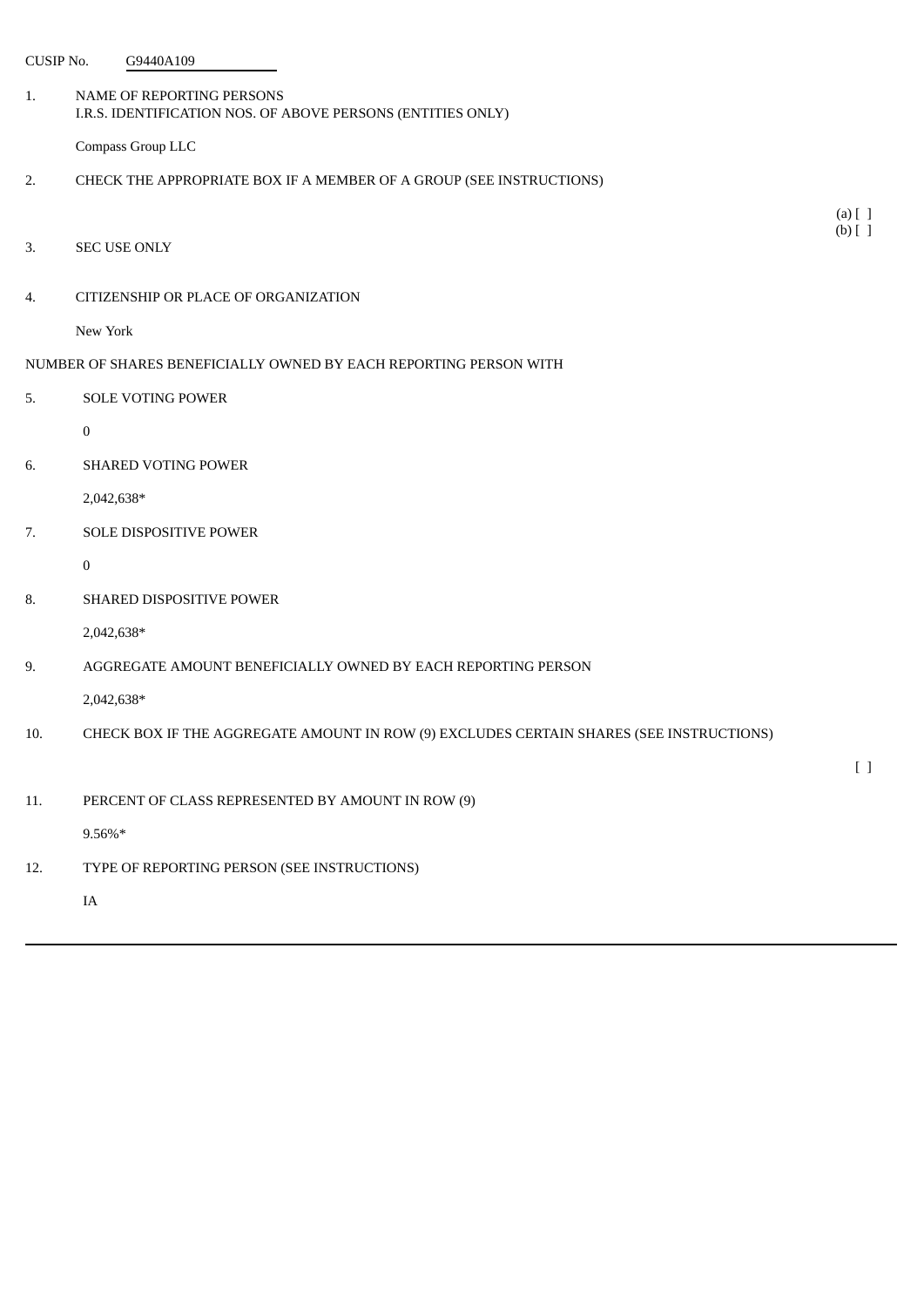| Item 1. $(a)$ . |      | Name of Issuer:                                                                               |
|-----------------|------|-----------------------------------------------------------------------------------------------|
|                 |      | Vasta Platform Limited                                                                        |
|                 | (b). | Address of issuer's principal executive offices:                                              |
|                 |      | Av. Paulista, 901, 5 <sup>th</sup> Floor<br>Bela Vista, São Paulo-SP<br>CEP 01310-100, Brazil |
| Item 2. $(a)$ . |      | Name of person filing:                                                                        |
|                 |      | Compass Group LLC                                                                             |
|                 | (b). | Address or principal business office or, if none, residence:                                  |
|                 |      | Compass Group LLC                                                                             |
|                 |      | 135 East 57 <sup>th</sup> Street                                                              |
|                 |      | 30 <sup>th</sup> Floor                                                                        |
|                 |      | New York, New York 10022                                                                      |
|                 | (c). | Citizenship:                                                                                  |
|                 |      | Compass Group LLC - New York, United States                                                   |
|                 | (d). | Title of class of securities:                                                                 |
|                 |      | Class A Common Shares, US\$ 0.0005                                                            |
|                 | (e). | <b>CUSIP No.:</b>                                                                             |
|                 |      | G9440A109                                                                                     |
|                 |      |                                                                                               |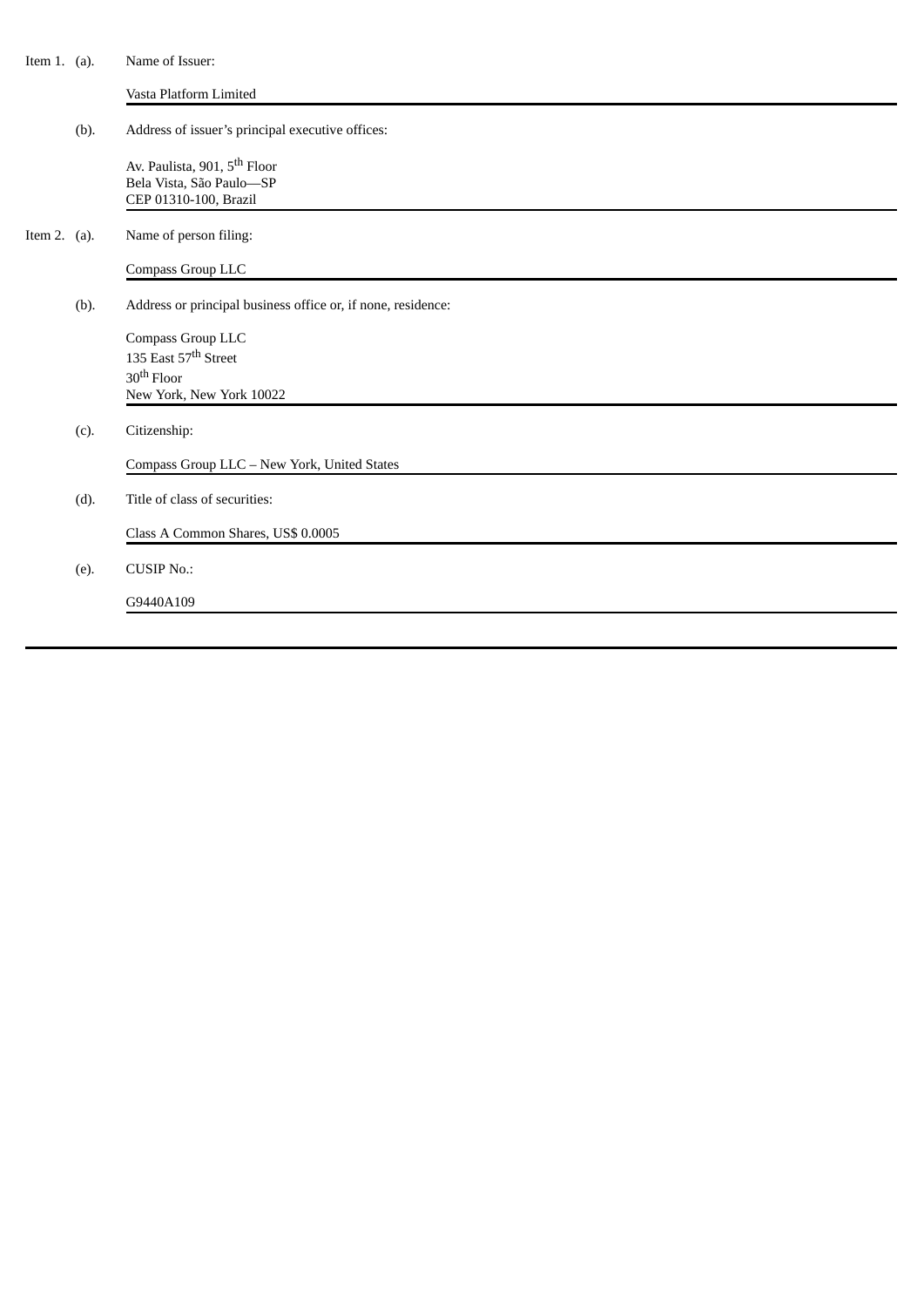Item 3. If This Statement is filed pursuant to §§.240.13d-1(b) or 240.13d-2(b), or (c), check whether the person filing is a

Compass Group LLC:

- (a) [ ] Broker or Dealer Registered Under Section 15 of the Act (15 U.S.C. 78o)
- (b)  $\lceil$  1 Bank as defined in section 3(a)(6) of the Act (15 U.S.C. 78c)
- (c) [ ] Insurance Company as defined in section 3(a)(19) of the Act (15 U.S.C. 78c)
- (d) [ ] Investment Company registered under section 8 of the Investment Company Act of 1940 (15 U.S.C. 80a-8)
- (e) [X] Investment Adviser in accordance with  $\S$  240.13d-1(b)(1)(ii)(E)
- (f)  $\left[ \right]$  Employee benefit plan or endowment fund in accordance with § 240.13d-1(b)(1)(ii)(F)
- (g)  $\begin{bmatrix} \ \ \end{bmatrix}$  Parent Holding Company or control person in accordance with §240.13d-1(b)(ii)(G)
- (h) [ ] Savings Association as defined in §3(b) of the Federal Deposit Insurance Act (12 U.S.C. 1813)
- (i)  $\lceil$  ] Church plan that is excluded from the definition of an investment company under §3(c)(15) of the Investment Company Act of 1940 (15 U.S.C. 80a-3)
- (j)  $[ ]$  A non-U.S. institution in accordance with §240.13d-1(b)(ii)(J)
- (k)  $\lceil$  ] Group, in accordance with §240.13d-1(b)(ii)(K) (a)  $\lceil$   $\lceil$

### Item 4. Ownership.

Provide the following information regarding the aggregate number and percentage of the class of securities of the issuer identified in Item 1.

(a) Amount beneficially owned:

Compass Group  $LLC - 2,042,638*$ 

(b) Percent of class:

Compass Group LLC – 9.56%\*

- (c) Number of shares as to which the person has:
	- (i) Sole power to vote or to direct the vote

Compass Group LLC – 0

(ii) Shared power to vote or to direct the vote

Compass Group LLC – 2,042,638\*

(iii) Sole power to dispose or to direct the disposition of

Compass Group  $LLC - 2,042,638*$ 

(iv) Shared power to dispose or to direct the disposition of

Compass Group LLC – 0

\* The Class A Common Shares, US\$ 0.0005 per share (the "Shares"), of Vasta Platform Limited (the "Company") reported herein are held by one or more private funds and separately managed accounts (together the "Accounts") managed by Compass Group LLC (the "Adviser"). The Adviser, in its capacity as the investment manager of the Funds, has the power to vote and the power to direct the dispositions of the Shares held by the Accounts. Accordingly, for the purposes of Reg. Section 240.13d-3, the Reporting Person may be deemed to beneficially own an aggregate of 2,042,638 Shares, or 9.56% of the Company's 21,361,815 Shares deemed issued and outstanding as of September 30, 2020, as disclosed in the Company's Form 6-K, as filed with the Securities and Exchange Commission on November 16, 2020. This report shall not be deemed an admission that the Reporting Person or any of its affiliates are beneficial owners of the securities reported herein for purposes of Section 13 of the Securities Exchange Act of 1934, as amended, or for any other purpose. The Reporting Person disclaims beneficial ownership of the Shares reported herein except to the extent of the reporting person's pecuniary interest therein.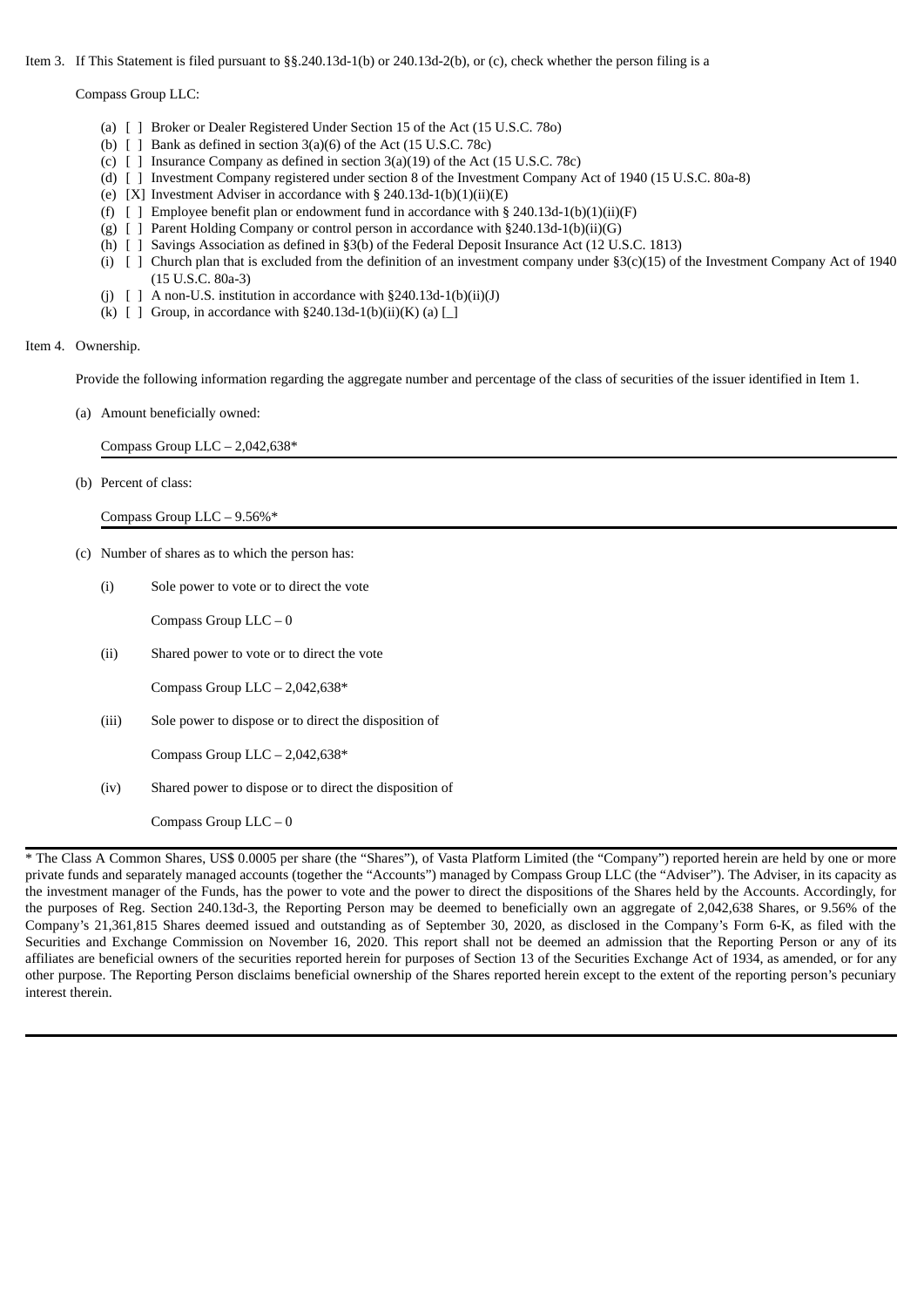Item 5. Ownership of Five Percent or Less of a Class.

If this statement is being filed to report the fact that as of the date hereof the reporting person has ceased to be the beneficial owner of more than five percent of the class of securities, check the following [ ].

N/A

Item 6. Ownership of More Than Five Percent on Behalf of Another Person.

If any other person is known to have the right to receive or the power to direct the receipt of dividends from, or the proceeds from the sale of, such securities, a statement to that effect should be included in response to this item and, if such interest relates to more than 5 percent of the class, such person should be identified. A listing of the shareholders of an investment company registered under the Investment Company Act of 1940 or the beneficiaries of employee benefit plan, pension fund or endowment fund is not required.

N/A

Item 7. Identification and Classification of the Subsidiary Which Acquired the Security Being Reported on by the Parent Holding Company or Control Person.

If a parent holding company or control person has filed this schedule, pursuant to Rule  $13d-1(b)(1)(ii)(G)$ , so indicate under Item  $3(g)$  and attach an exhibit stating the identity and the Item 3 classification of the relevant subsidiary. If a parent holding company or control person has filed this schedule pursuant to Rule 13d-1(c) or Rule 13d-1(d), attach an exhibit stating the identification of the relevant subsidiary.

N/A

Item 8. Identification and Classification of Members of the Group.

If a group has filed this schedule pursuant to  $\S240.13d-1(b)(1)(ii)(J)$ , so indicate under Item 3(j) and attach an exhibit stating the identity and Item 3 classification of each member of the group. If a group has filed this schedule pursuant to Rule 13d-1(c) or Rule 13d-1(d), attach an exhibit stating the identity of each member of the group.

#### N/A

Item 9. Notice of Dissolution of Group.

Notice of dissolution of a group may be furnished as an exhibit stating the date of the dissolution and that all further filings with respect to transactions in the security reported on will be filed, if required, by members of the group, in their individual capacity. See Item 5.

#### N/A

Item 10. Certification.

By signing below I certify that, to the best of my knowledge and belief, the securities referred to above were acquired and are held in the ordinary course of business and were not acquired and are not held for the purpose of or with the effect of changing or influencing the control of the issuer of the securities and were not acquired and are not held in connection with or as a participant in any transaction having that purpose or effect.